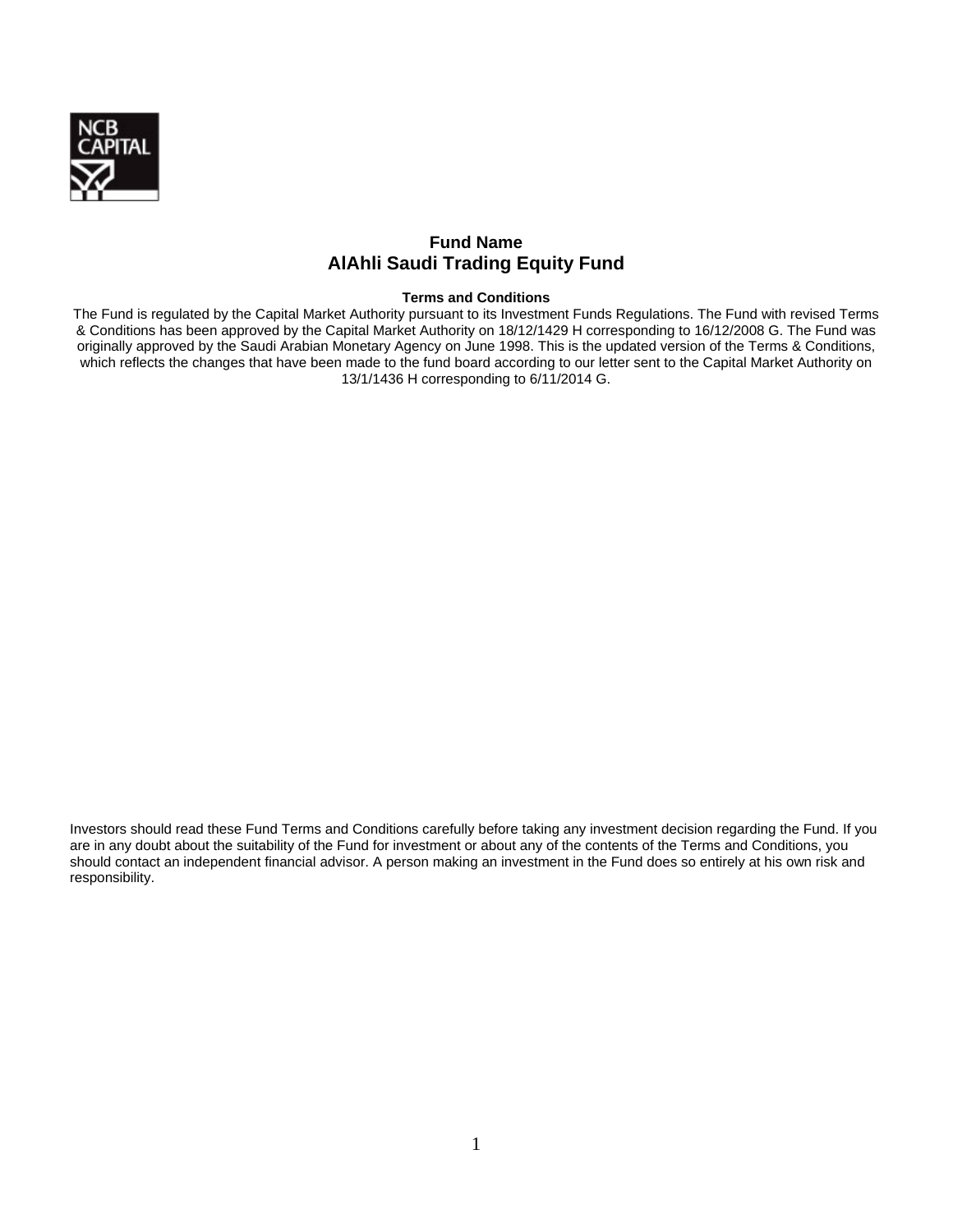#### **Important:**

If you are in any doubt about the contents of these Terms and Conditions you should consult your financial adviser. These Fund Terms and Conditions have been prepared in accordance with the rules contained in the Investment Fund Regulations (the "Regulations") issued by the Capital Market Authority (the "CMA") pursuant to Resolution Number 1–219-2006 dated 3/12/1427H, based on the Capital Market Law issued by Royal Decree No. M/30 dated 2/6/1424H.

NCB Capital Company ("NCB Capital"), as Fund Manager of this Fund, is responsible for the information contained in these Terms and Conditions. To the best of the knowledge and belief of NCB Capital (having taken all reasonable care to ensure that such is the case), the information contained herein does not contain any untrue or misleading statement or omit any matters required by the Regulations to be included in it. NCB Capital accepts responsibility accordingly.

No person has been authorized by NCB Capital to give any information or to make any representations in connection with the offering of units in Funds ("Units") other than those contained in these Terms and Conditions and, if given or made, such information or representations must not be relied on as having been made by NCB Capital. The delivery of these Terms and Conditions (whether or not accompanied by any reports) or the issue of Units shall not, under any circumstances, create any implication that the affairs of NCB Capital have not changed since the date hereof.

Pursuant to Article 51 of the Regulations, the distribution of these Terms and Conditions and the offering of Units shall be eligible to all persons. However, NCB Capital requires that it is the responsibility of every person into whose possession these Terms and Conditions comes, or who subscribes for Units, to inform themselves about and to observe any restrictions that may be applicable to them on the grounds of nationality or residence. These Terms and Conditions do not constitute an offer or solicitation by anyone in any jurisdiction in which such offer or solicitation is not authorized or to any person to whom it is unlawful to make such offer or solicitation.

Potential Investors should not treat the contents of these Terms and Conditions as advice relating to legal, taxation, Shari'ah, investment or any other matters, and are recommended to consult their own professional and religious advisers concerning the acquisition, holding or disposal of Units. By signing these Terms and Conditions, each Investor agrees that the Fund Manager will invest Subscription Monies on its behalf in accordance with the Terms and Conditions.

The Fund seeks to generate long term capital growth through investing in listed equities of Saudi companies. Long term growth in listed equities is associated with high volatility. Thus investing in equities contains higher risks compared to other investments; however the Fund will aim to reduce such risks through diversifying the fund investment over different sectors and companies.

These Terms and Conditions are dated, and are valid as at, 18/12/1429 corresponding to 16/12/2008. These Terms and Conditions may at any time be replaced by new Terms and Conditions or extended by a supplement issued by NCB Capital. Investors should, therefore, check with NCB Capital that these are the most recently published Terms and Conditions and that they have all (if any) supplements to it issued by NCB Capital.

NCB Capital was incorporated as a closed joint stock company in the Kingdom of Saudi Arabia under Commercial Registration No. 1010231474 on 26/03/1428H, corresponding to 14/04/2007G. NCB Capital was authorised by the Capital Market Authority pursuant to Resolution No. 7-219-2006 dated 03/12/1427H, corresponding to 24/12/2006G, under Licence No. 37-06046, to carry out dealing, as principal and agent, and underwriting, managing, arranging, advising and custody, with respect to securities. NCB Capital was authorized by the Capital Market Authority to commence business on 10/6/1428H, corresponding to 25/06/2007G. NCB Capital is a direct subsidiary of The National Commercial Bank, of Jeddah, Saudi Arabia. The registered office of NCB Capital is at Al Mather Street, P.O. Box 22216, Riyadh 11495, Kingdom of Saudi Arabia.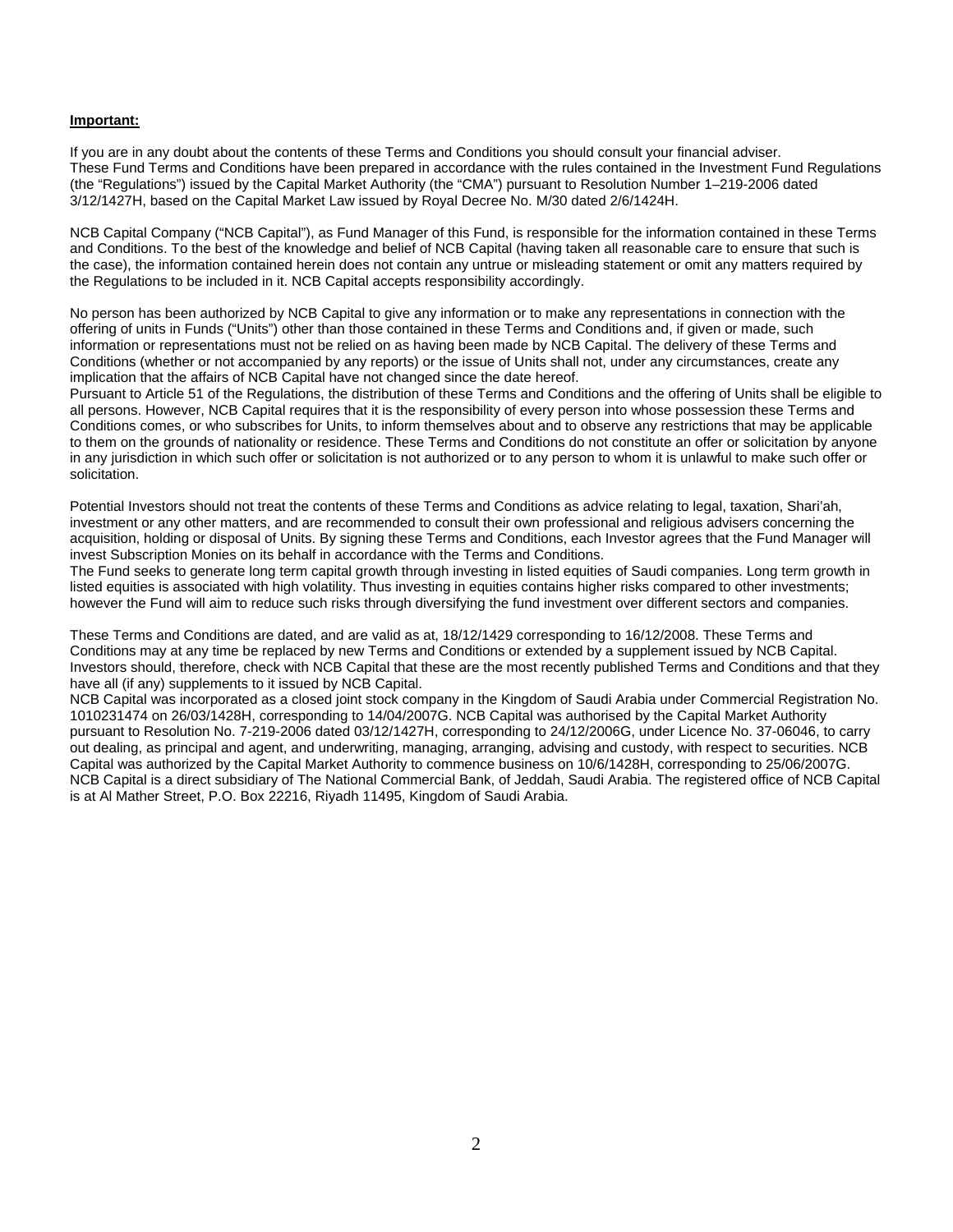# **Fund Facts:**

| <b>Currency</b>                                                                                                           | Saudi Riyal                                                                                                                                                                                                                               |
|---------------------------------------------------------------------------------------------------------------------------|-------------------------------------------------------------------------------------------------------------------------------------------------------------------------------------------------------------------------------------------|
| <b>Risk Category</b>                                                                                                      | High Risk                                                                                                                                                                                                                                 |
| <b>Benchmark</b>                                                                                                          | S&P Saudi Arabia Shariah Index.                                                                                                                                                                                                           |
| <b>Objectives</b>                                                                                                         | Long term capital growth through investing in listed companies in the Saudi market<br>and in line with the Shariah guidelines                                                                                                             |
| <b>Minimum Investment</b>                                                                                                 | SAR 5,000                                                                                                                                                                                                                                 |
| <b>Minimum Subsequent Subscription</b>                                                                                    | SAR 2,000                                                                                                                                                                                                                                 |
| <b>Minimum Subsequent Subscription</b><br>through Regular Investment Service<br>(RIS) or alternative distribution channel | <b>SAR 100</b>                                                                                                                                                                                                                            |
| <b>Minimum Redemption</b>                                                                                                 | SAR 2,000                                                                                                                                                                                                                                 |
| <b>Valuation Days</b>                                                                                                     | Monday and Wednesday                                                                                                                                                                                                                      |
| <b>Subscription/ Redemption Days</b>                                                                                      | Every Saudi Business day                                                                                                                                                                                                                  |
| <b>Subscription / Redemption Request</b><br>cut off time                                                                  | Before or at 12 noon on the day prior to the valuation day                                                                                                                                                                                |
| <b>Subscription Fee</b>                                                                                                   | N/A                                                                                                                                                                                                                                       |
| <b>Management Fee</b>                                                                                                     | 1.75%                                                                                                                                                                                                                                     |
| <b>Redemption Proceeds Payment Day</b>                                                                                    | Made available to Investor within 3 days after the Valuation Day on which the<br>redemption has been executed.                                                                                                                            |
| <b>Other expenses</b>                                                                                                     | The Fund Manager will charge the Fund any expenses related to custody, Shariah<br>audit, data processing and other similar charges including Audit fees. However, other<br>expenses are not expected to exceed 0.50% from the Fund's NAV. |
| <b>Offer Date</b>                                                                                                         | <b>June 1998</b>                                                                                                                                                                                                                          |
| <b>Initial Unit Price</b>                                                                                                 | 1 SAR                                                                                                                                                                                                                                     |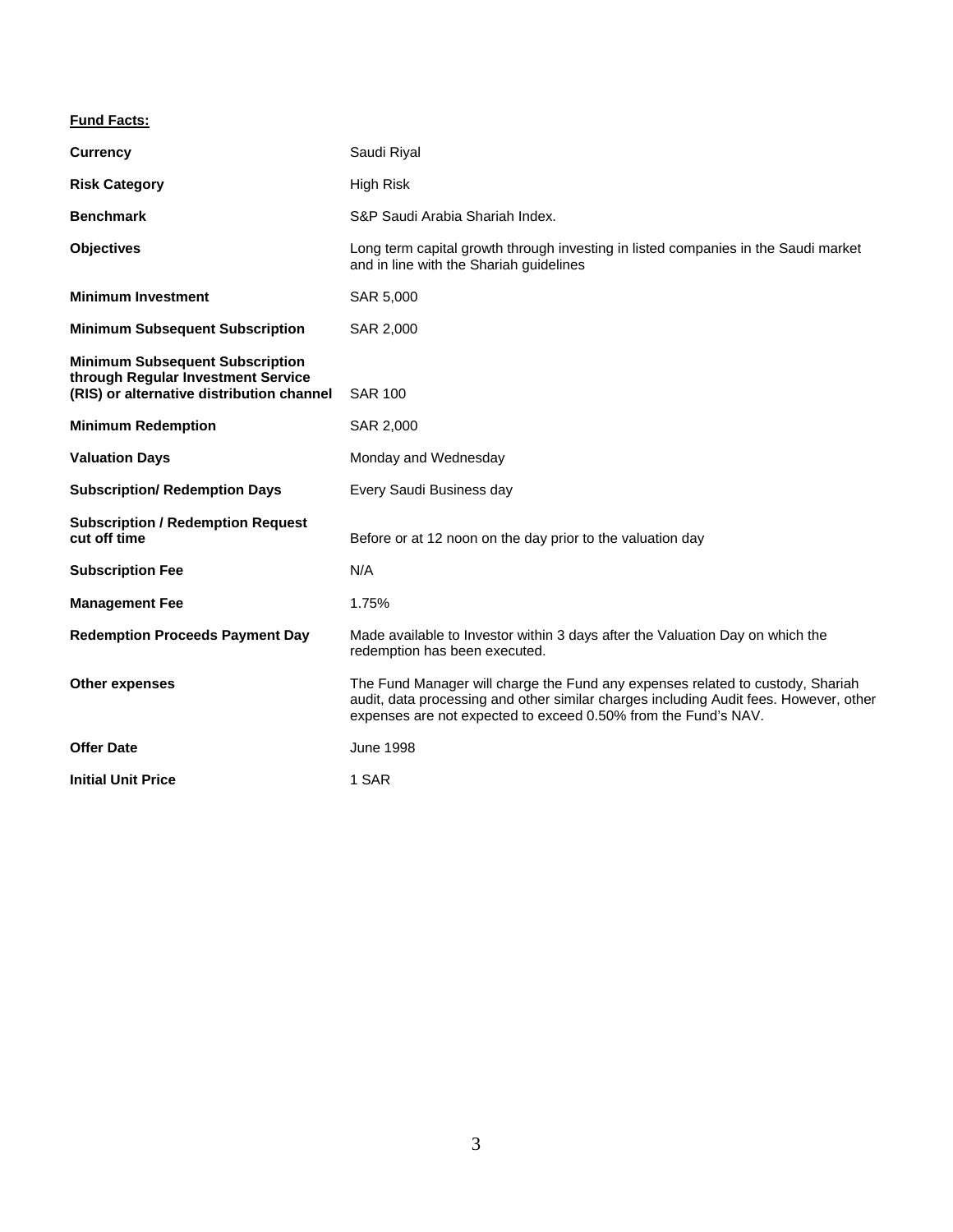## **Table of Contents:**

Fund Facts Table of Contents **Definitions** Terms & Conditions of the Fund Terms & Conditions Specific to the Fund 1. Fund Name 2. Fund Manager's Head Office Address and further information 3. Commencement 4. Regulator 5. Date of issuance of these Terms and Conditions 6. Minimum Investment 7. Currency of the Fund 8. Fund Objectives 9. Principal Investment Strategies 10. Principal risks of investing in the Fund 11. Fees and Expenses 12. Dealing Costs 13. Fund Board

- 
- 14. Fund Manager
- 15. Custodian
- 16. Auditor
- 17. Annual Audited Financial Statements
- 18. Characteristics of the Units
- 19. Confidentiality
- 20. Fund Shariah Board
- 21. Subscription and Redemption Procedures 6
- 22. Valuation of the Assets of the Investment Fund
- 23. Winding up and Appointment of a Liquidator
- 24. Fund Termination
- 25. Reporting to Unitholders
- 26. Conflict of Interest
- 27. Voting Rights Policies
- 28. Changes to the Terms & Conditions
- 29. Complaints Procedures
- 30. Governing Law
- 31. Compliance with Regulations
- 32. Appendices
- 33. Fund Structure
- 34. Responsibilities
- 35. Islamic Shariah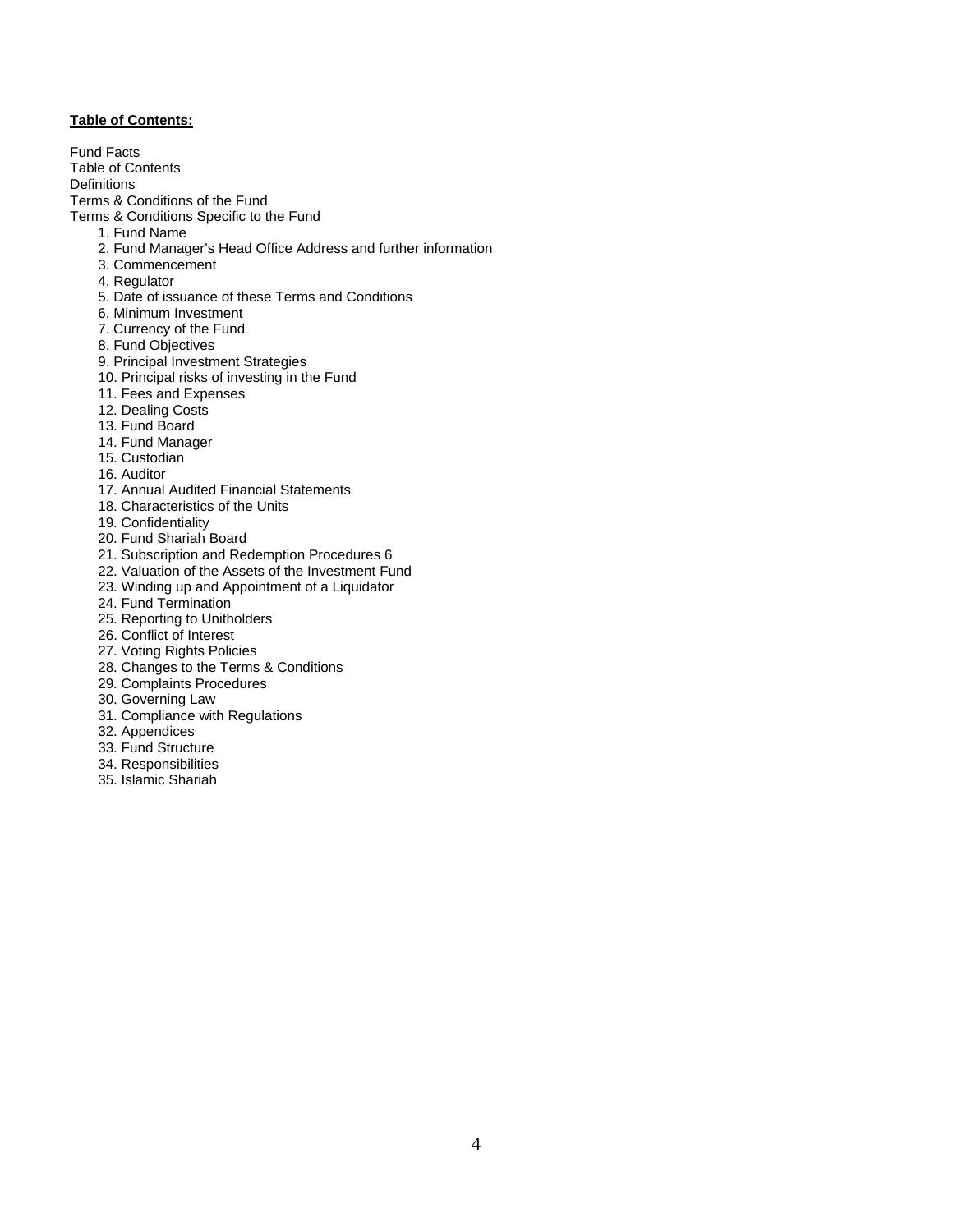**Definitions:** 

| <b>The Fund</b>                         | AlAhli Saudi Trading Equity Fund.                                                                                                                                                          |  |  |  |  |
|-----------------------------------------|--------------------------------------------------------------------------------------------------------------------------------------------------------------------------------------------|--|--|--|--|
| <b>Fund Manager</b>                     | NCB Capital Company.                                                                                                                                                                       |  |  |  |  |
| <b>Board</b>                            | The Board of Directors of the Fund, as set out at section 13 of the Terms and<br>Conditions.                                                                                               |  |  |  |  |
| <b>CMA</b>                              | The Capital Market Authority of Saudi Arabia.                                                                                                                                              |  |  |  |  |
| <b>CML</b>                              | Capital Market Law of Saudi Arabia, which was issued by Royal Decree No. (M/30)<br>dated 2/6/1424 H (16th. June, 2003).                                                                    |  |  |  |  |
| <b>Regulations</b>                      | Means the Investment Fund Regulations issued by the Capital Market Authority.                                                                                                              |  |  |  |  |
| <b>NCB Capital</b>                      | NCB Capital Company, whose Commercial Registration number is 1010231474, and<br>whose registered address is at Al Mather Street, P.O. Box 22216, Riyadh 11495,<br>Kingdom of Saudi Arabia. |  |  |  |  |
| <b>Terms and Conditions</b>             | Means these Terms and Conditions Specific to the Fund                                                                                                                                      |  |  |  |  |
| Index                                   | S&P Saudi Arabia Shariah Index                                                                                                                                                             |  |  |  |  |
| Saudi Riyal                             | Saudi Riyal                                                                                                                                                                                |  |  |  |  |
| <b>Saudi Business Day</b>               | Means a day on which banks are normally open for business in Saudi Arabia, not<br>including any official Saudi holiday.                                                                    |  |  |  |  |
| <b>Dealing Day</b>                      | The day(s) on which subscriptions and redemptions will in the ordinary course be<br>processed, and the net asset value per Unit will be calculated.                                        |  |  |  |  |
| <b>Valuation Day</b>                    | Each day of valuing the units in the Fund (Monday & Wednesday)                                                                                                                             |  |  |  |  |
| <b>Redemption Form</b>                  | Form used to redeem units.                                                                                                                                                                 |  |  |  |  |
| <b>Subscription Fee</b>                 | Fees charged for subscribing in the Fund.                                                                                                                                                  |  |  |  |  |
| <b>Subscription Form</b>                | Form used for subscription in the Fund.                                                                                                                                                    |  |  |  |  |
| <b>Subscription Monies</b>              | Means the gross amount paid by the Investor to the Fund Manager to invest in the<br>Fund.                                                                                                  |  |  |  |  |
| <b>Switch Form</b>                      | Form used for switching between Al-Ahli mutual funds.                                                                                                                                      |  |  |  |  |
| <b>Regular Investment Service (RIS)</b> | A service that allows investors to subscribe a fixed amount to the fund on a monthly<br>basis                                                                                              |  |  |  |  |
| <b>Units</b>                            | A Unit offers the investor the right to participate in the beneficial ownership of the<br>assets of the Fund pro-rata to the number of Units held by the investor.                         |  |  |  |  |
| Custodian                               | Means the Custodian assigned for the Fund                                                                                                                                                  |  |  |  |  |
| <b>Financial Year</b>                   | Means the financial year of each Fund or as the context may require.                                                                                                                       |  |  |  |  |
| <b>Investor</b>                         | An investor in the Fund or person applying to invest in the Fund.                                                                                                                          |  |  |  |  |
| "Investments"                           | Means the assets, property, rights, and undertakings from time to time of each Fund.                                                                                                       |  |  |  |  |
| "Investment Account"                    | Means an investment account held by Investors with NCB Capital.                                                                                                                            |  |  |  |  |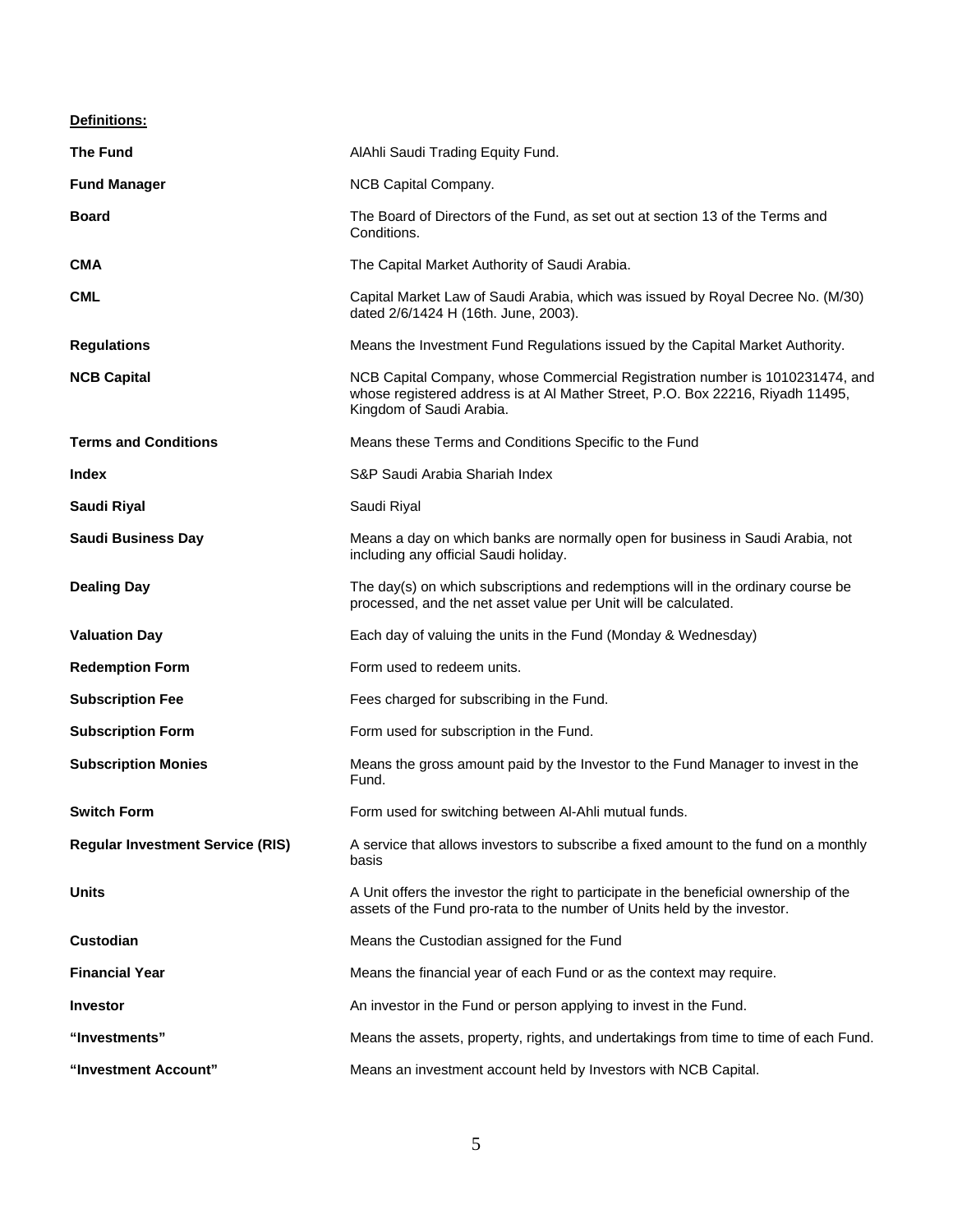| "Net Asset Value" | Means the value of assets attributable to the Fund net of expenses divided by the<br>number of Units outstanding, as determined by the Fund Manager. |
|-------------------|------------------------------------------------------------------------------------------------------------------------------------------------------|
| "Register"        | Means the register of Unitholders held by the Fund Manager or any party appointed<br>by the Fund Manager to hold such register.                      |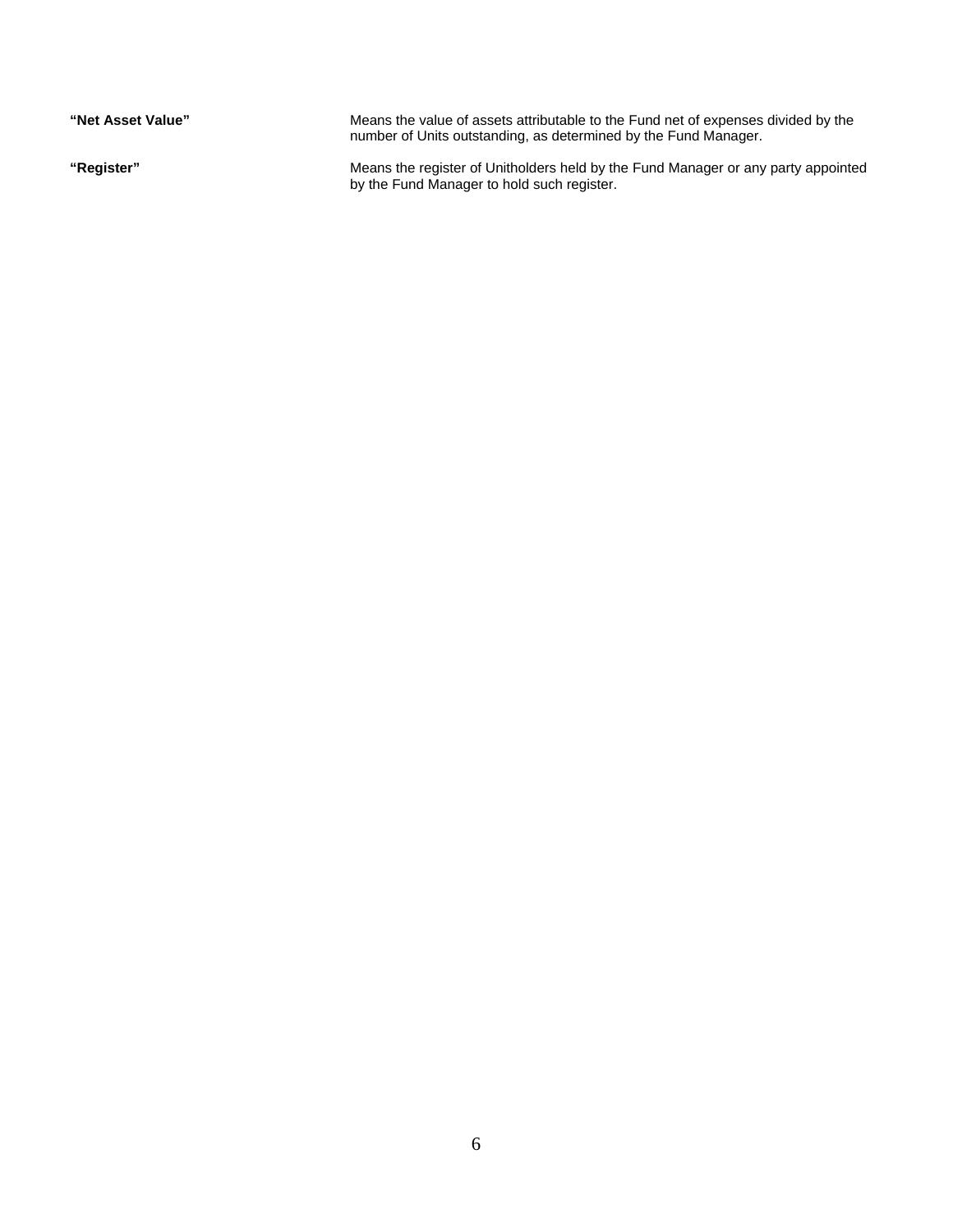## **Terms and Conditions:**

**1. Fund Name:** 

AlAhli Saudi Trading Equity Fund.

## **2. Fund Manager's Head Office Address and further information:**

The Fund Manager is NCB Capital Company, whose Commercial Registration number is 1010231474, and whose registered address is at Al Mather Street, P.O. Box 22216, Riyadh 11495, Kingdom of Saudi Arabia. Information about the Fund can be found at the Fund Manager's website: www.ncbc.com.

## **3. Commencement:**

The Fund has already commenced accepting subscriptions on June 1998.

## **4. Regulator:**

The Fund is regulated by Capital Market Authority, established by the Capital Market Law, issued by Royal Decree No. (M/30) dated 2/6/1424 H (16th June, 2003). NCB Capital Co. was authorised by the Capital Market Authority pursuant to resolution No 7-219-2006 dated 03/12/1427 H corresponding to 24/12/2006 G under licence No 37-06046, to carry out dealing, as principal and agent, and underwriting, managing, arranging, advising and custody with respect to securities.

## **5. Date of issuance of these Terms and Conditions:**

The Fund's original Terms and Conditions were issued on June 1998, the CMA approval to continue offering the Fund has been granted on 18/12/1429 H corresponding to 16/12/2008 G. The Terms and Conditions were updated on Jamada Al-thaany1436 H corresponding to April 2015G.

#### **6. Minimum Investment:**

The minimum initial subscription is SAR 5,000. Subsequent subscriptions must be in an amount of at least SAR 2,000 but need not to be in exact multiples of SAR 2,000. . However subscriptions or switches to the fund through alternative distribution channels or Regular Investment Service can subscribe with amounts less than the required minimum subscription amount. Investors must maintain a minimum investment of SAR 2,000 otherwise the Fund Manager has the right to redeem all of their Units on the next Subscription Day.

## **7. Fund Currency:**

The Fund is denominated in Saudi Riyal.

#### **8. Fund Objectives:**

Long term capital growth through investing in listed companies in the Saudi market and in line with the Shariah guidelines. Fund Index: S&P Saudi Arabia Shariah Index. The Index measures the performance of Shariah compliant listed Companies. Investors can monitor the Index performance on the company's website.

#### **9. Principal Investment Strategies:**

The principal investment strategies of the Fund are as follows; 1. The Fund will seek to reduce risks through diversifying the portfolio across different sectors within the Saudi stock market while seeking to achieve competitive returns compared to the Fund Index. 2. The Fund will not invest in companies that do not comply with the guidelines issued by the Shariah board of NCB. 3. Uninvested cash balances will be placed in Murabaha transactions in accordance with Islamic Shariah investment principles and in accordance with criteria approved by the NCB-Islamic Banking Division Shariah Advisory Committee. 4. The Fund manager will base the allocation of the investment portfolio (equities) on the followings; a) Focus on companies with good returns and growth rate compared to it's price to earning ratio (PE ratio), b) Focus on companies with high competitiveness, c) Focus on companies with successful management. After applying the above, the Manager will prepare a projection for the company's profits and undertake a visit to individual companies to meet with management and discuss future plans and activities and based on the results the manager allocates the investment portfolio among the selected companies. Please refer to Investment Restrictions appendix for further details.

## **10. Principal risks of investing in the Fund:**

The Fund seeks to achieve long-term benefits by investing in Equities. In general, higher long-term equity returns are associated with higher volatility; therefore, the risk inherent in investing in equities is higher than in Murabaha and fixed income money market instruments. An Investor must be aware that he or she may lose money if at the time of selling the units, the value of the units is less than what was originally invested. There can be no assurance that any appreciation in the value of the Fund's underlying investments will occur. The value of the Fund's underlying investments and the income derived from them may fall as well as rise and Investors may not recoup the original amount invested in the Fund. There is no assurance that the investment objectives of the Fund will actually be achieved. Past performance is not a guide to future growth or rates of return. Potential Investors should consider the following risk factors before investing in any Fund. An investment in the Fund is subject to normal market fluctuations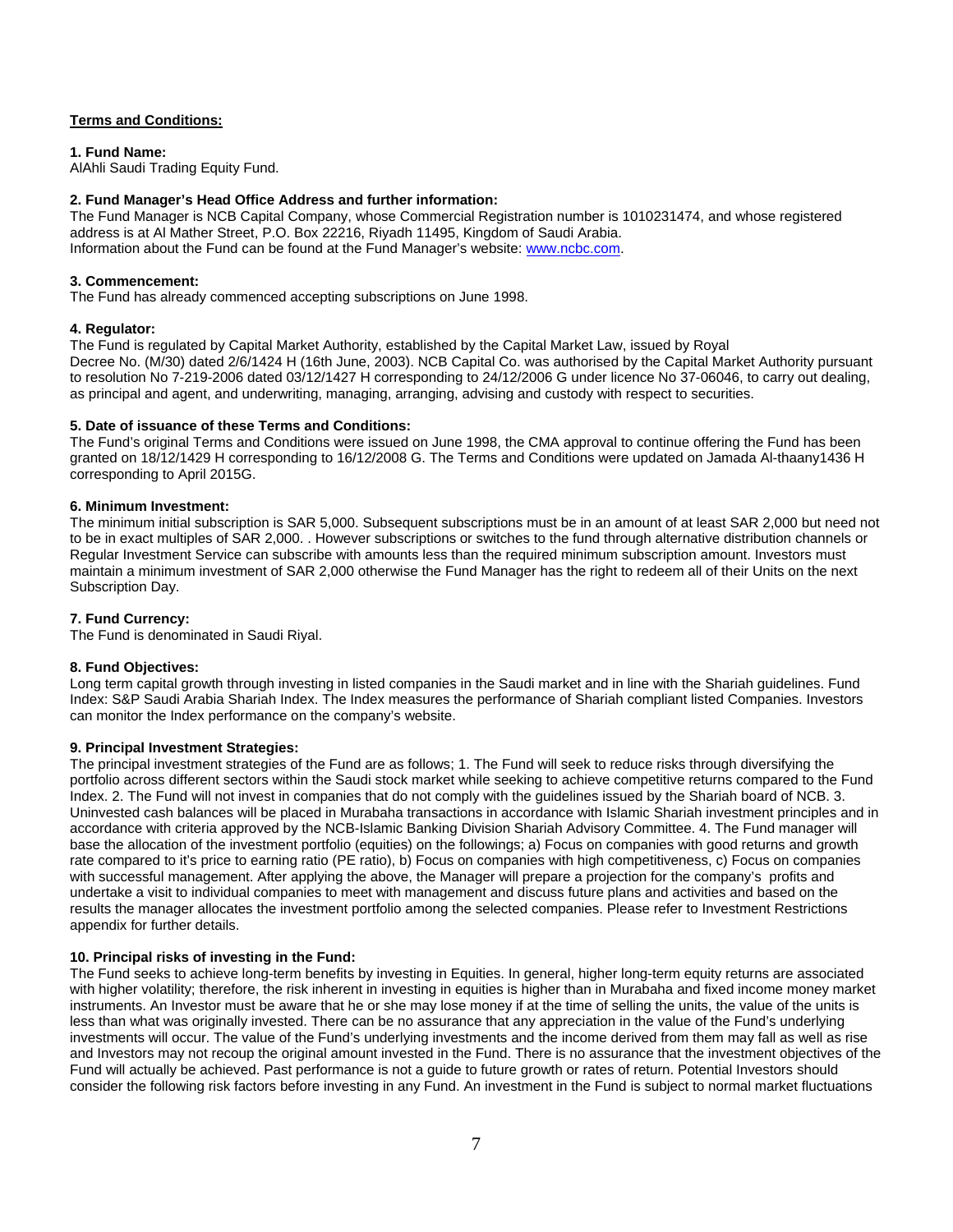as well as other economic, political or financial developments. The risk inherent in equity investing is higher than that in other types of investment instruments such as Murabaha and other short term investments.

- a) Equity Markets Risks: The Fund seeks to achieve long-term capital growth through investing in listed equities of various companies including highly volatile stocks subject to the Fund investment guidelines. Higher long-term equity returns are associated with higher volatility; the risk inherent in equity investing is higher than that in other types of investment instruments such as Murabaha and other short term investments.
- b) Shariah Investment Risk: This is the risk of limiting the investment to only Shariah compliant companies; wish includes the risk of disposition of non Shariah compliant companies during unfavourable market conditions or concentrating the Fund portfolio in limited number of Shariah compliant companies only in order to comply with the Fund's Shariah guidelines.
- c) Issuer Specific Risk: These include changes in the financial conditions of an issuer or counter party; changes in specific economic or political conditions that negatively affect a particular type of security or issuer.
- d) Liquidity Risk: Liquidity of investments may be low in some periods and as a result this may increase the difficulty of valuing such investments. Reduced market liquidity may adversely affect the market price of the Fund's investments and the Fund's ability to dispose of particular investments to meet its liquidity requirements. This risk may be mitigated through utilizing the available cash portion of the Fund. However if total redemptions exceeds 10% of the Fund's Value, the Manager has the right to postpone such redemptions to the next Valuation Day. Such redemptions will be accounted for on a prorate basis. An investment in this fund is not a deposit with any local bank sponsoring, selling, or otherwise affiliated with the investment fund. Unit holders bear a risk of loss of money in the investment fund, since the investment value may increase or decrease. Investors in the Fund are not certain to make a profit and may suffer a loss, and therefore may not recover their fully-invested capital. Subscribers should only invest in this Fund if they are able to sustain a loss. Investors in the Fund should be aware of the risks in investing in the Fund and, if they are in any doubt as to the suitability of the Fund, should consult an independent financial advisor.

#### **11. Fees and Expenses:**

- a) Management Fees: The Manager charges the Fund, on every Dealing Day, an annual management fee 1.75% "proportionate to the period" of the Fund's net asset value.
- b) Other Expenses: The Fund Manager reserves the right to recover from the Fund any other expenses incurred on behalf of the Fund such as custody, regulatory and Shariah audit, data processing, accounting audit and other similar charges acceptable by the authorities. However, other expenses are not expected to exceed 0.50% from the Fund's NAV. Please refer to the attached Summary of Financial Disclosure for details of the above expenses.

#### **12. Dealing Costs:**

Brokerage or dealing expenses charged by the CMA or brokers for dealing in securities are paid and charged directly to the Fund. Such expenses are subject to the local broker, authorities and markets where the fund conducts business in and is subject to the fund portfolio turnover and activities.

#### **13. Fund Board:**

The Fund Board consists of the following members who will serve for a period of three (3) years and will begin their duties following approval by the CMA;

#### 1. Mohammed Abdullah AlAli (Chariman)

Mohammed AlAli is the Head of Product Development at NCB Capital. He previously held numerous positions with the Capital Market Authority from 2004 to 2013; where his last position was Head of Investment Funds & Offering Violations Unit. Prior to joining NCB Capital, Mohammed worked as a Director of Products Development at Jadwa Investment, and a credit officer at SAMBA Financial Group. Mohammed has 12 years experience in the financial sector, including 9 years with the CMA. Mohammed is a CFA Charterholder and he holds an MBA from the University of San Francisco.

2. Mohammad Jaafar Al Saggaf (Non-independent Director)

Al Saggaf is Vice President, Head of retail sales at NCB Capital. He joined NCB Capital since inception, and worked with NCB Group in Retail and Investment departments. He has more than 23 years of experience in the financial sector. He has diploma in Personal Financial Planning and Wealth Management from IOB, Dalhousie Alum, Canada.

#### 3. Dr. Abdulraouf S. Banaja (Independent Director)

Dr. Banaja is a Fund Board Director. Attained his PHD in Economics from the University of California Santa Barbara in 1981. Dr. Banaja worked as an Associate Professor at King Saud University as well as a consultant to the Ministry of Finance and the Saudi Arabian Monetary Agency. He also served in various senior banking positions at financial institutions, such as SAAB, Gulf International Bank and the National Commercial Bank.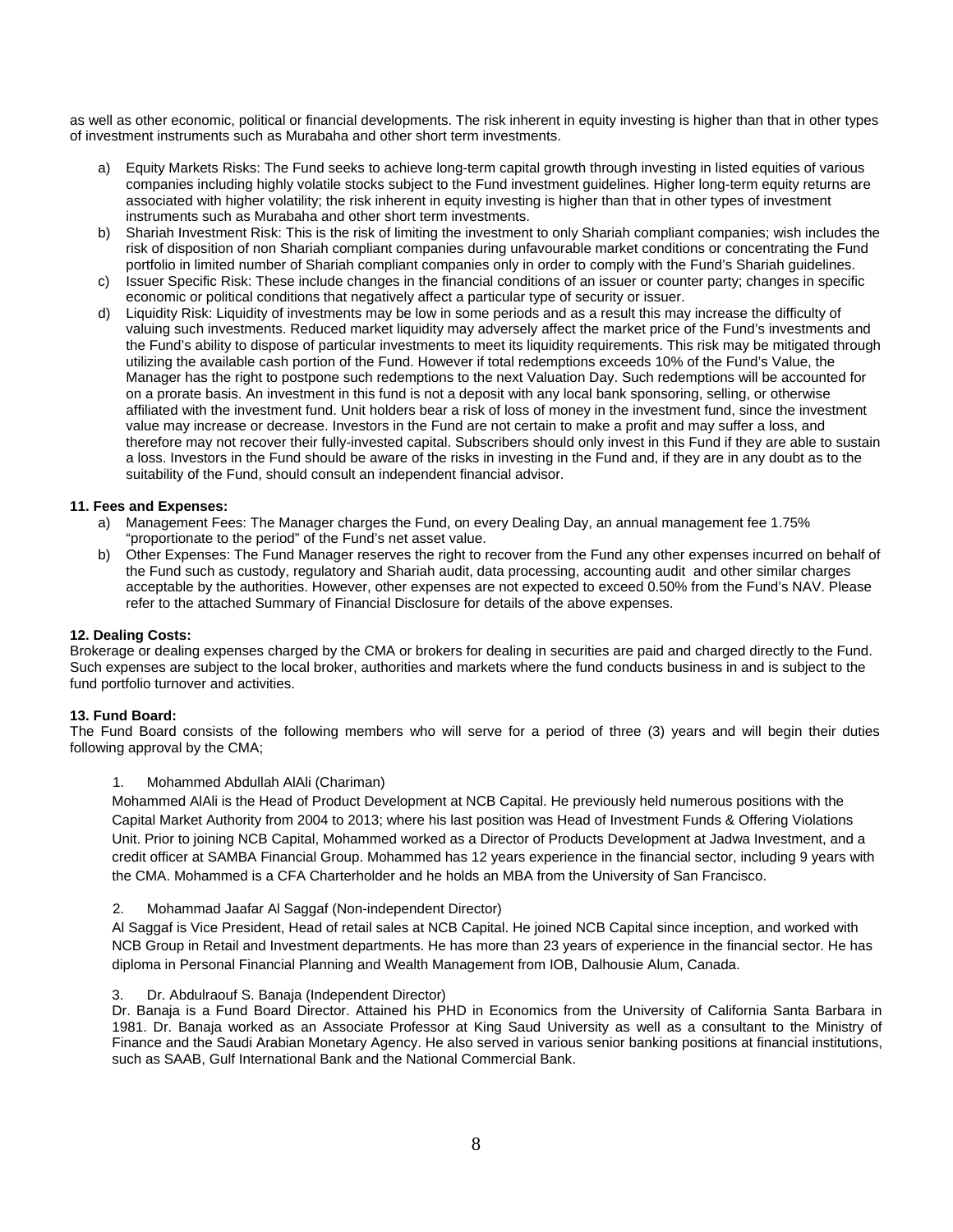#### 4. Aladdin R. Sami (Independent Director)

Mr. Sami is a Fund Board Director; he is the Vice President and Chief Investment Officer of Zahid Group Holding. Mr. Sami sits on the board of Ajil Financial Services, Jordan National Bank, Arab International Hotels, Arabian Vehicles Industries, and SATLUB among others. He holds a bachelor degree in Economics from Cairo University, and masters in International Financial Management from the American University, Cairo. He started his career in 1977 with Cairo Barclays Bank, Cairo, and in 1979 moved to Saudi Hollandi Bank before joining Zahid Group.

The Fund Board's duties include, but are not limited to, the following:

- 1) The approval of all Funds' material contracts, reports and decisions.
- 2) Overseeing, and where appropriate, ratifying any conflict of interest the Fund Manager has identified in accordance with the Investment Funds Regulations.
- 3) Meeting at least twice annually with the Fund Manager's Compliance Officer and the anti-money laundry and antiterrorist finance officer to ensure the Fund Manager's compliance with all applicable laws and regulations.
- 4) The approval of any recommendations made by an appointed liquidator.
- 5) The responsibility to ensure completeness, accuracy and compliance with the Regulations of the Terms and Conditions.
- 6) Ensuring the Fund Manager carries on his obligation in the best interest of the Unitholders, in accordance with the Terms and Conditions of the Fund and with the Regulations.
- 7) To act in the best interests of the investment Fund and its Unitholders and carry out its duty of loyalty and duty to exercise reasonable care.

The Fund Board members will be compensated for their services by the Fund. For details please refer to the attached appendix, the summary Financial Disclosure. All the above Fund Board membersare also Members in the following Fund Boards;

- 1. AlAhli Europe Trading Equity Fund
- 2. AlAhli GCC Trading Equity Fund
- 3. AlAhli Freestyle Saud Equity Fund
- 4. AlAhli Global Trading Equity Fund
- 5. AlAhli Saudi Mid Cap Equity Fund
- 6. AlAhli US Trading Equity Fund
- 7. AlAhli Emerging Markets Trading Equity Fund
- 8. AlAhli Asia Pacific Trading Equity Fund
- 9. AlAhli Global Real Estate Fund
- 10. AlAhli Healthcare Trading Equity Fund
- 11. AlAhli Global Natural Resource Fund
- 12. AlAhli Small Cap Trading Equity Fund
- 13. AlAhli GCC Growth and Income Fund
- 14. AlAhli Global Growth and Income Fund
- 15. AlAhli SEDCO Residential Development Fund Except Mohammad Al Saggaf

#### **14. Fund Manager:**

The Fund Manager is NCB Capital.The head office address of the Fund. Manager is at Al Mather Street, P.O. Box 22216, Riyadh 11495, Kingdom of Saudi Arabia. The Fund Manager was authorized by the CMA pursuant to resolution No 7-219-2006 dated 03/12/1427 H corresponding to 24/12/2006 G under licence No 37-06046, to carry out dealing, as principal and agent, and underwriting managing, arranging, advising and custody with respect to securities.. The Fund Manager also manages various other investment Funds.

#### **15. Custodian:**

NCB Capital is the Custodian to the Fund. The portfolio's securities where applicable may be held by one or more internationally recognized securities custodians appointed by the Manager.

#### **16. Auditor:**

The Auditors to the Fund are Messrs. Ernst & Young King Road Tower -13th Floor -King Abdulaziz Road – Jeddah P.O. Box 1994 – Jeddah 21441, Kingdom of Saudi Arabia T: +96612- 221 8400 - Fax: +96612- 221 8575 www.ey.com/me

#### **17. Annual Audited Financial Statements:**

The Fund's independent audited annual financial statements will be made available within 90 days after the Fund's fiscal year, without any charges to the Unitholders and customers, upon request made to the Manager. In addition, the semi annual financial statements reviewed by the external auditors will be available for Unitholdeers within 45 days from the date of the financials. Such statements will be available by both electronic mail and regular mail.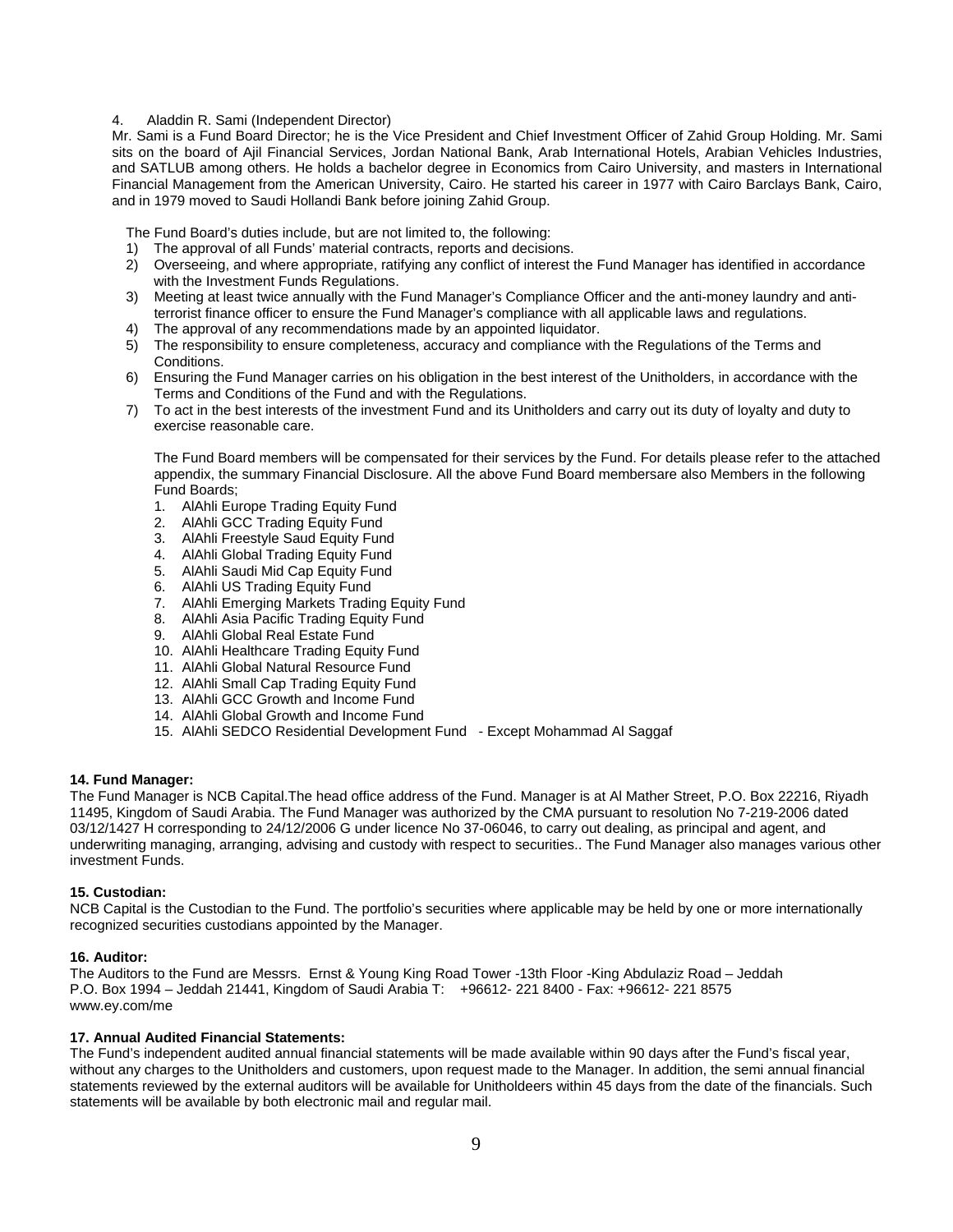## **18. Characteristics of the Units:**

There shall be only one class of Units in the Fund.

#### **19. Confidentiality:**

Strictest confidentiality shall be observed at all times in the handling of the business of the Fund and the Fund's Investors. This shall not be construed as limiting the access of the Fund's regulatory Authority (CMA) to the Fund's records for the purposes of regulatory supervision.

## **20. Fund Shariah Board:**

The Shariah Board consists of the following members:

- 1) Sheikh Abdullah Bin Suleiman Al-Maniya (Chairman): Member of the Senior Ulema Board and formerly was Judge of the Cassation Court in Makkah Al Mukarramah.
- 2) Sheikh Dr. Abdullah bin Abdulmlaziz Al Musleh (Member) Rector of Al-Imam Muhammad Bin Saud Islamic University and he is the Director General of the Panel of Scientific Miracles in the Quran and Sunnah.
- 3) Sheikh Dr. Muhammad Al-Ali Al Gari (Member) One of the world's most disttinguished scholars in Islamic economics and he is a former Professor of Islamic Economics at King Abdulaziz University in Jeddah. The Shariah Board members will be compensated for their services by the Fund. For details please refer to the attached Appendix, summary of Financial Disclosure.

**21. Subscription and Redemption Procedures:** The Fund is open for subscription and redemption every Saudi Business Day and valued every Monday & Wednesday.

- A. Subscriptions: All subscriptions paid in Saudi Riyal must be made at or before 12 noon on the day before the Dealing Day in order to commence participation in the Fund from the Dealing Day. However, the Fund Manager reserves the right to extend subscription, redemptions or switches time limit through alternative distribution channels (telephone and internet) to 4:00 PM on the day prior to the Dealing Day. Other forms of subscription payments such as cheques and transfers may require additional time for clearing and collection and participate in the Fund only from the Dealing Day following receipt by the Fund. Applications made after 12 noon or 4:00 PM (for telephone and internet) will participate in the Fund from the following Dealing Day. If the Dealing Day falls at the beginning of an official Saudi Holiday, it will be invested in the Fund the following Dealing Day.
- B. Redemptions: Redemption is allowed on every Dealing Day provided that a written notice is received at or before 12 noon or 4:00 PM for distribution channels (telephone and internet) on the day prior to the Dealing Day. Redemption proceeds (which are determined as described in clause # 22 below) are made available on the third Saudi Business Day after the Dealing Day. Redemption of units must be for minimum value of SAR 2,000. However, redemption transactions made through alternative distribution channels such as the Call Centre, or the Internet may carry lower amounts. If the Dealing Day falls on a non-Saudi business day, it will be redeemed on the following Dealing Day. Redemption amounts are made available to the investor in a period of not more than three days after the dealing in which redemption has been made. The Investor should be aware that where prevailing conditions in any part of the financial markets or any state of affairs exists which renders the disposal or valuation of assets in the Fund impractical or impossible, at the Manager's sole discretion, subscription/redemption and the days set thereupon may be temporarily suspended or amended by the Manager after obtaining the CMA approval.
- C. Subscription Procedures: The Investor is required to sign a copy of these Terms & Conditions and complete an Investment Account Application Form and Subscription Form. If the Investor already has an investment account with the Company, an Application Form is not required. These forms should be submitted with payment to a designated staff and a copy will be returned to the Investor as a receipt. The Investor is required to provide identification in the form of a valid identity card (citizens of Saudi
- D. Arabia), an Iqama (non-Saudi residents), a passport (for GCC citizens), or a signed board resolution, stamped with the company seal and a copy of the company's commercial registration for (Corporate Investors). The Fund shall not be available for subscription in the United States and units in the Fund shall not be open to subscription by U.S. persons and entities.
- E. Rejection of Application: The Fund Manager reserves the right to reject any application / subscription if he believes that such subscription may result in a violation of CMA's regulations and/or applicable regulations including the Terms and Conditions of the Fund.
- F. Redemption Procedures: Application for redemption will be made by the Investor in whole or in part at any time by completing and submitting a Redemption Form provided at designated branches of the Fund Manager. For identification purposes, an Investor's valid Saudi Identification Card, passport, or Iqama, must be made available and its number noted on the Redemption Form. The Investor must specify whether the redemption is complete or partial. In case of a partial redemption, it is important to note that should the Investor's balance decline on Dealing Day (due to decline in unit price), the redemption process will not be executed. This is, without liability to the Fund Manager. In such case, the Investor must submit a new redemption request in the next dealing day.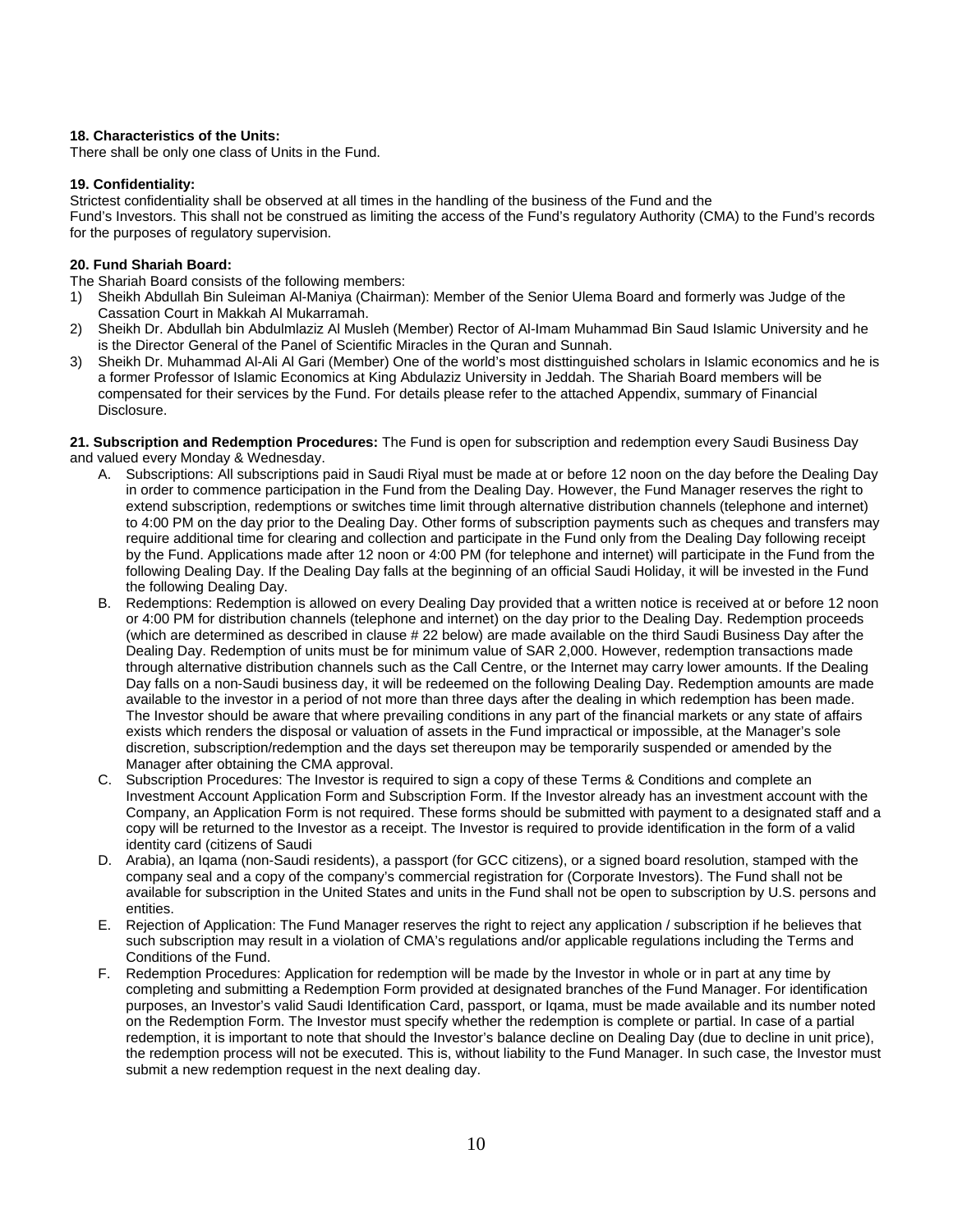- G. Redemption by the Manager: Upon obtaining permission from the CMA, the Manager reserves the right to affect complete or partial redemption of units held by any Investor with notice thereafter to the Investor and without assigning any reason therefore, and without any liability to the Manager.
- H. Switching Procedures: A switch between two AlAhli Funds is considered a single transaction made up of two separate components: redemption and subscription. The redemption portion of the transaction is processed first in accordance with the "Redemption" clause above. The subscription portion of the transaction will then be processed in accordance with the "Subscriptions" of the other Fund. To request a switch, the Investor is required to complete a Switch Form and submit it to the designated staff along with a valid identification card.

#### **22. Valuation of the Assets of the Investment Fund:**

The initial unit price is SAR 1. The unit value is computed by dividing the total asset value of the Fund, plus all income, including accrued income and reinvested income distributions, less liabilities, management fees and any expenses by the total number of units outstanding at that time. The value of the Fund, the unit price, will be conclusively determined by the Manager on every Dealing Day ( Monday & Wednesday) based on the latest available security prices on that Dealing Day. If local markets are closed on a Dealing Day, such valuation will be carried out on the next valuation day. Unit price will be published twice a week on the next day to the valuation day on the company's website and on Tadawul. Temporarily suspension of Valuation and subscription and redemption from the Fund: The Investor should be aware that where prevailing conditions in any part of the financial markets, or any state of affairs, renders the disposal or valuation of assets in the Fund impractical or impossible, the Manager has sole discretion temporarily to suspend, or amend the terms and procedures for, all subscriptions and/or redemptions and the applicable days for subscriptions and redemptions, after obtaining CMA approval. Such temporary suspension period or amendment if applicable will be reviewed by CMA.

#### **23. Winding up and Appointment of a Liquidator:**

In line with the Investment Funds regulations, the CMA shall have the power to appoint a replacement Fund manger or a liquidator or take any other measure it deems necessary.

#### **24. Fund Termination:**

The Fund Manager retains the right to terminate any Fund without penalty to any party involved by giving not less than 60 days' written notice to Investors after obtaining the approval of the CMA. In such case, the relevant Fund's portfolio shall be liquidated and the net proceeds shall be distributed to the Investors pro rata to their holdings of Units.

#### **25. Reporting to Unitholders:**

The Manager will issue a confirmation to each Investor when such Investor subscribes or redeems units in the Fund. A statement detailing each Investor's position is issued every three months or as determined by the Manager (however not more than 3 months). Statements to Investors are sent to the mailing address shown on the Application Form, unless notification of a change of address has been provided in writing. Any discrepancies must be brought to the attention of the Company within sixty (60) days of the date of issuance of such statements and confirmations, after which the statements issued by the Manager will be final and conclusive and the Manager shall not be liable to Investors in connection with any discrepancy. The Manager shall not be liable for any consequences arising from statements or confirmation advices that are held by the Company on the instructions of the Investor.

#### **26. Conflict of Interest:**

The Fund Manager and other companies within the NCB Capital group may, from time to time, act as fund managers or advisers to other funds or sub-funds, which follow similar investment objectives to those of the Funds. It is therefore possible that the Fund Manager may in the course of its business have potential conflicts of duty or interest with one or more of the Funds. The Fund Manager will, however, have regard in such an event to its obligations to act in the best interests of the relevant Unitholders so far as practicable, having regard to its obligations to other clients when undertaking any investment where potential conflicts of interest may arise.

#### **27. Voting Rights Policies:**

After consulting with the Compliance Officer, the Fund Board approves the general policies of practicing the Fund voting rights. As a policy, the Manager may practice the voting rights (if any) for the securities held by the Fund's.

#### **28. Changes to the Terms and Conditions:**

These Terms & Conditions shall remain in effect until such time as they are materially amended by the Manager, subject to prior approval of CMA and written notice being given to the Investors before 60 days.

#### **29. Complaints Procedure:**

A copy of the Fund Manager's policies and procedures for handling customer complaints is available upon written request being given to the Fund Manager.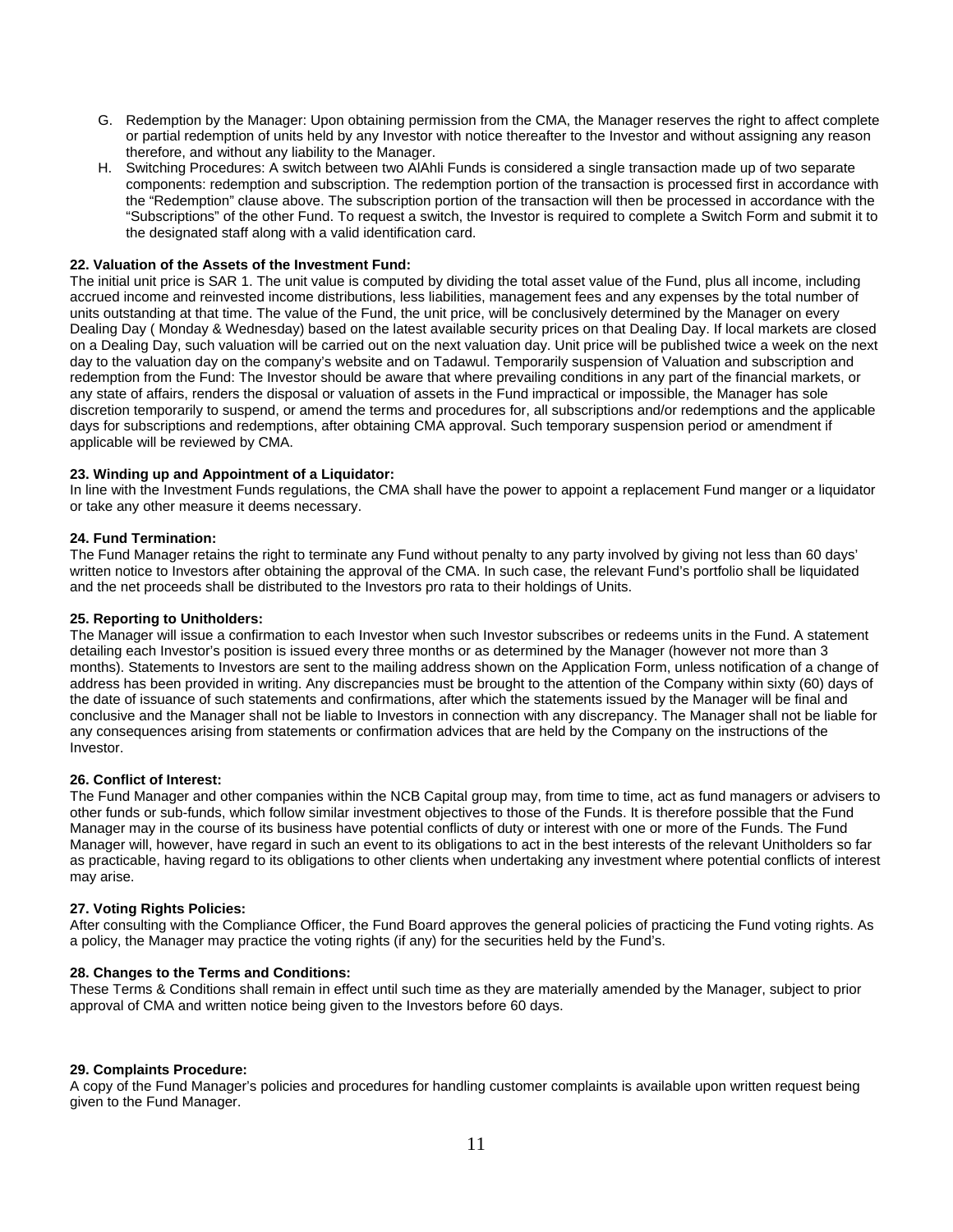## **30. Governing Law:**

These Terms & Conditions are governed by the laws of the Kingdom of Saudi Arabia. If an Investor is subject to the laws of a jurisdiction other than that of Saudi Arabia, then it is the Investor's responsibility to conform to those laws without any obligation on the part of the Fund or the Manager. Any disputes involving investors will be subject to the exclusive jurisdiction of the Committee for the Resolution of Securities Disputes (CRSD) in Saudi Arabia.

## **31. Compliance with Regulations:**

The Terms and Conditions comply with the Investment Funds Regulations issued by the CMA and contain a full, true and plain disclosure of all material facts of the Fund.

## **32. Appendices:**

The following appendices are an integral part of the Terms and Conditions: Investment Restrictions, Summary of Financial Disclosure, Fund's Shariah Criteria Disclosure, Fund's Historical Performance.

## **33. Fund Structure:**

Funds established prior to 10/6/1428H, corresponding to 25/06/2007G, were established by The National Commercial Bank (CR No. 4030001588) with the registered address of King Abdul Aziz Street, P.O. Box 3555, Jeddah, 21481, Saudi Arabia. All Funds established on or after 10/6/1428H, corresponding to 25/06/2007G, have been established by NCB Capital (CR No. 1010231474) with the registered address of Al Mather Street, P.O. Box 22216, Riyadh 11495, Kingdom of Saudi Arabia. Each Fund will have a specific portfolio of securities to which that Fund assets and liabilities are attributable. So far as the Unitholders are concerned each Fund will generally be treated as a separate entity. Unitholders' liability is limited to the principal amount invested. Each Fund will be charged with the liabilities, expenses, costs and charges of the Fund Manager attributable to that Fund in accordance with the Terms and Conditions. Further details of the Units in respect of each Fund are set out in the Fund Specific Terms and Conditions. For a list of the Funds visit NCB Capital online at: www.ncbc.com. New Funds may be established by NCB Capital from time to time, subject to their compliance with the Regulations. If a new Fund is introduced, new Fund Specific Terms and Conditions will be prepared to set out the required information in relation to such a Fund. Notwithstanding such delegation the Fund Manager will remain responsible for any functions so delegated. The duties of a Registrar include maintaining a registrar of all Unitholders.

## **34. Responsibilities**

- 34.1 34.1 Fund Manager's Responsibilities: The Fund Manager is responsible for the overall management of each Funds' Investment and related activities. The Fund Manager may also enter into arrangements with other institutions for the provision of investment, custodian or other administrative services.
- 34.2 Investor's Responsibilities: Acceptance of the Terms and Conditions by each Investor constitutes such Investor's authorizations to the Fund Manager to invest the Subscription Monies in the relevant Fund and confirms such Investor's acceptance that the risk inherent in the relevant Fund resides with such Investor, and not with the Fund Manager.
- 34.3 Money Laundering: As a result of legislation in force in Saudi Arabia to prevent money laundering, persons conducting investment business are responsible for compliance with money laundering regulations. Accordingly, in certain circumstances

Investors may be asked to provide proof of identity in a form satisfactory to the Fund Manager when buying, selling, switching, or redeeming Units and, until satisfactory proof of identity is provided, the Fund Manager reserves the right to refuse to sell, redeem or switch Units or to delay processing and/or withhold any payments due to Investors in respect of their investment and to discontinue any deals it is conducting on behalf of those Investors. The Fund Manager also reserves the right to request additional information or proof of identity, in order to validate any element of a transaction and to comply with any relevant money laundering regulations.

#### **35. Islamic Shariah:**

The Fund is structured as a Shariah Compliant Fund. The Fund has appointed a Shariah board as described above.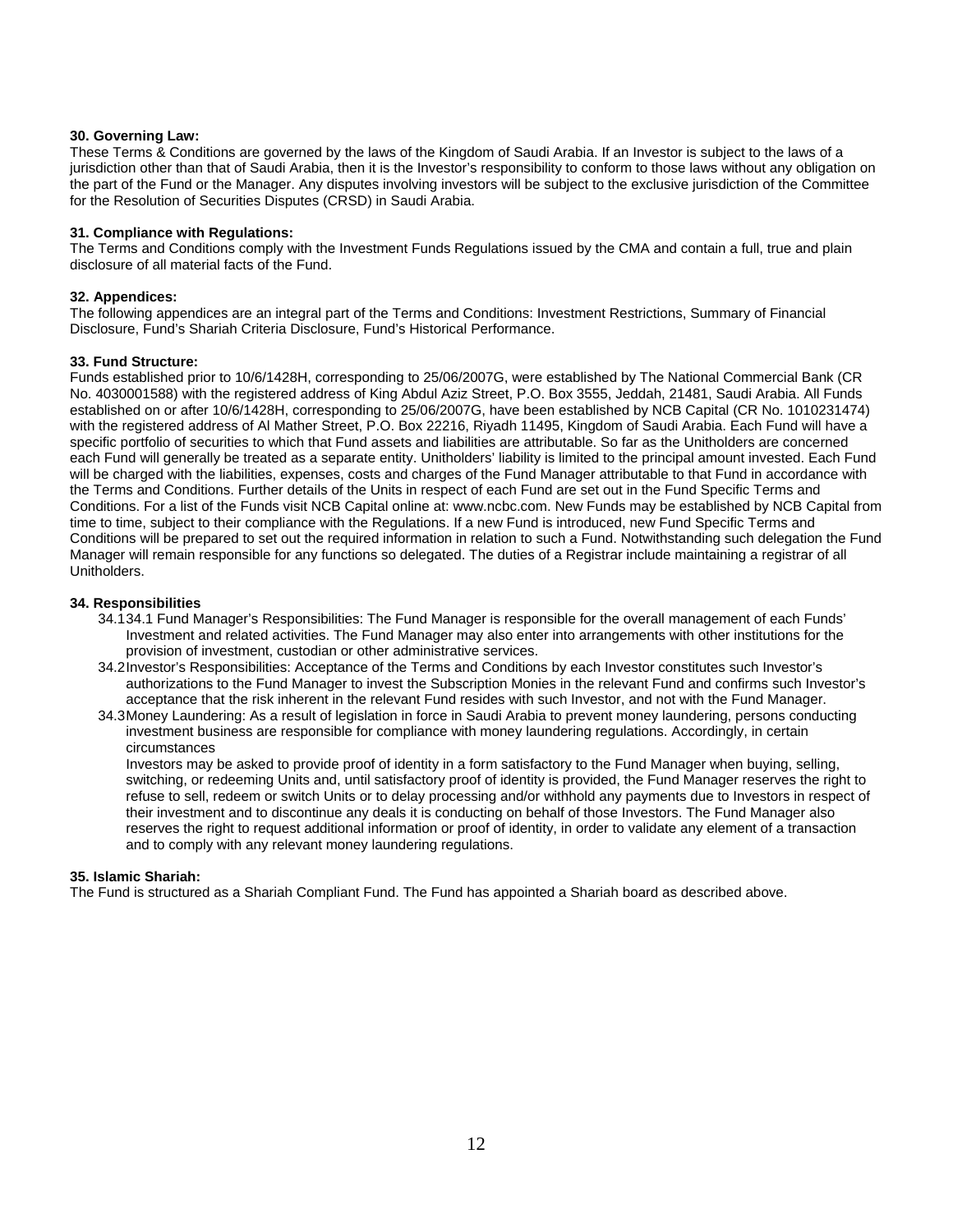## **APPENDIX 1:**

#### **Investment Restrictions**

Pursuant to Article 39 of the Regulations the following investment restrictions apply to the investment fund unless an investment fund is established and approved by the Authorities as a specialized investment fund (as defined in Article 42) or Funds of Funds or money market funds (as defined in Article 43 and 44) or an specific waiver has been obtained from the Authorities:

- 1) An investment fund may not acquire Units of another investment fund if the total Units of the acquired investment fund owned by the acquiring investment fund would exceed ten (10) per cent of the acquiring investment fund's Net Asset Value or ten per cent of the Net Asset Value of the acquired investment fund at the time of such acquisition.
- 2) An investment fund shall not hold in excess of (5) five per cent of the issued securities of any issuer.
- 3) The exposure of an investment fund to a single issuer shall not exceed (15) fifteen per cent of its Net Asset Value.
- 4) (i) An investment fund may not hold more than (10) ten per cent of its Net Asset Value in any class of security issued by any single issuer, with the exception of securities issued by the Government of the Kingdom and the sovereign debt of OECD countries or countries that are members of the Gulf Cooperation Council; and (ii) In relation to investment funds with the investment objective of primarily investing in shares issued by issuers traded on the Exchange (as disclosed in the terms and conditions), the following shall apply: a fund manager may hold more than (10) ten per cent of the investment fund's net assets value in shares issued by any single issuer provided that such investment does not exceed the market capitalization of the issue expressed as a percentage of the total market capitalization. However, if the terms and conditions of a fund state an investment objective of investing in a specific investable universe that is a sub-category of the issuers traded on the Exchange, the fund manager may hold more than (10) ten per cent of the investment fund's net assets value in shares issued by any single issuer provided that such investment does not exceed the market capitalization of the investable universe. The terms and conditions of a fund that has stated such an investable universe must disclose the criteria for inclusion in the investable universe and the fund manager must maintain a record of all issuers that meet those criteria and update that record at least quarterly (every 3 months).
- 5) An open-ended investment fund may not invest more than (10) ten per cent of its Net Asset Value in illiquid investments.
- 6) An investment fund may not lend to any person, but it may acquire debt instruments in conformity with the fund's investment objectives as set out in the terms and conditions of the fund.
- 7) An investment fund may not assume, guarantee, endorse or otherwise become directly or contingently liable for any obligation or indebtedness of any person.
- 8) An investment fund may not acquire any asset that involves the assumption of any liability that is unlimited.
- 9) The maximum borrowing of an investment fund must not exceed (10) ten per cent of its Net Asset Value except in the case of borrowing from its fund manager or an affiliate to meet redemption requests pursuant to Article 49 of these Regulations.
- 10) The portfolio of an investment fund may not include any security where a call is to be made for any sum unpaid on that security unless that call could be met in full out of cash or securities which can be converted into cash within (5) five days out of the fund's portfolio.
- 11) There can be no assurance that any appreciation in the value of the Fund's underlying investments will occur. The value of the Fund's underlying investments and the income derived from them may fall as well as rise and Investors may not recoup the original amount invested in the Fund. There is no assurance that the investment objectives of the Fund will actually be achieved. Past performance is not a guide to future growth or rates of return.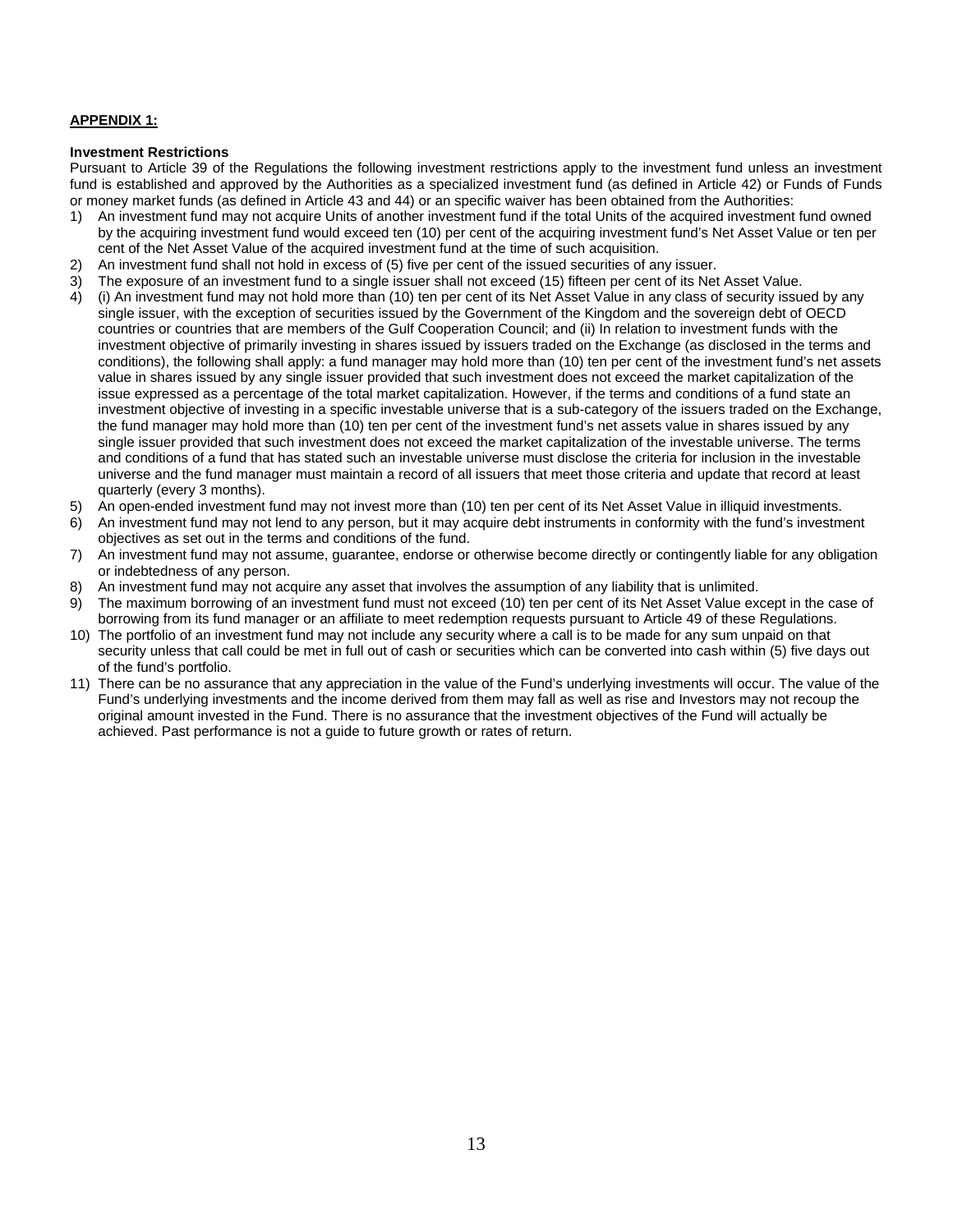## **APPENDIX 2:**

#### **Summary of Financial Disclosure**

Table (1): expenses of the Fund in SAR for the period ended December 2014:

| Type of expenses                                                                                                                                          | <b>Amount</b> |  |
|-----------------------------------------------------------------------------------------------------------------------------------------------------------|---------------|--|
| Annual Fund Management Fees (1.75% from Fund's NAV)                                                                                                       | 30,574,783    |  |
| Annual remuneration cost of independent directors of the Fund (reviewed every 3<br>months and allocated among all the funds managed by the Fund Manager)* | 18,518        |  |
| External Audit fees (reviewed every 3 months)*                                                                                                            | 34,000        |  |
| Financing charges (if applicable, will be based on market prevailing rates)                                                                               | 0             |  |
| Shariah supervisory cost (reviewed every 3 months and allocated among all the funds<br>managed by the Fund Manager)*                                      | 27,000        |  |
| Regulatory Fees (reviewed every 3 months) *                                                                                                               | 7,500         |  |
| Tadawul publication Fees (reviewed every 3 months)*                                                                                                       | 5,000         |  |
| Dealing expenses (based on trading volume and to be paid directly by the Fund from<br>total value of the assets)                                          | 2,607,136     |  |
| Fund Administration & Operation expenses (reviewed every 3 months and allocated<br>among all the funds managed by the Fund Manager)*                      | 481,668       |  |

Management Fees: The Manager will charge the Fund on every Dealing Day an annual management fee of 1.75% to be proportionate to the period of the Fund's net asset value**.** 

**\***Other Expenses: The Fund Manager reserves the right to recover from the Fund any other expenses incurred on behalf of the Fund such as custody, Shariah audit, data processing, accounting audit and other similar charges acceptable by the authorities. The other expenses that may be specified in advance such as audit fees, regulatory fees etc., will be charged directly to the fund. Expenses of the Fund's Board will be equally allocated to all funds supervised by the Board and managed by the Fund Manager. General floating expenses which are subject to change, such as Fund administration & operation cost, will be allocated using different criteria such as the total assets of each fund, number of subscription and redemption transactions, in addition to number of valuation days in that period. Other expenses shall not exceed in total 0.50% of the average value of Fund's asset .The actual expenses were 0.03% of the average value of the Fund's asset .The Fund will review the expenses charged to the Fund on quarterly basis (every three months).

#### **Basis of calculation, collection and payment of fees**

All actual expenses will be calculated and deducted from the Fund's assets after having been allocated as units on each Valuation Day on the basis of 360 days as follows:

Fund management fees = (Fund assets - other expenses) \* (1.75%) \* (number of days between the current Valuation Day and the last Valuation Day  $\div$  360)

We have assumed the following values:

- Fund's assets  $=100,000$
- Total other expenses and liabilities of the Fund =0.17 SAR
- Net Assets Value of the Fund = 99,999.83 SAR
- Annual management fees of 1.75%
- Valuation Day Wednesday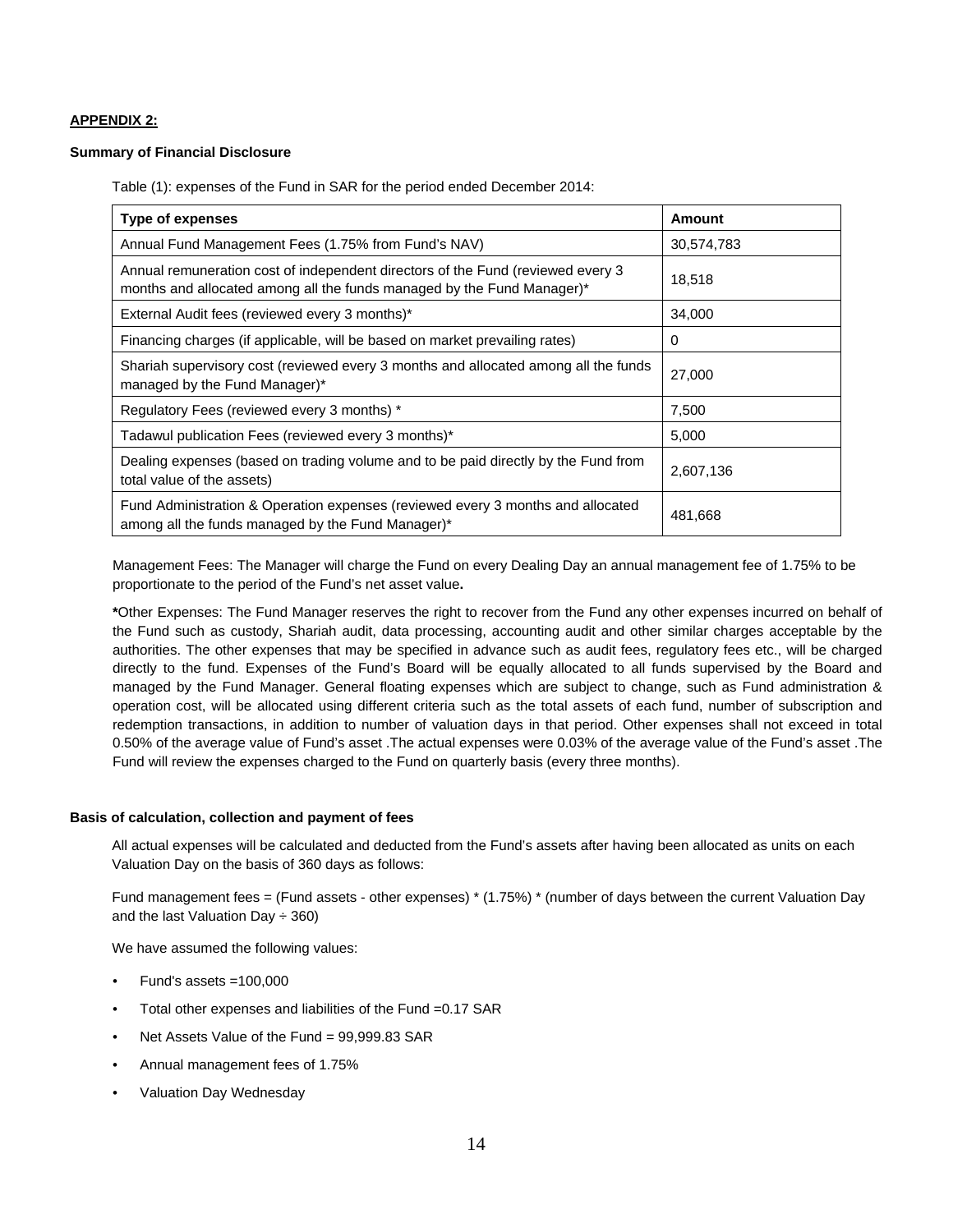Management Fees on the valuation day =99,999.83  $*$  1.75%  $*$  (2  $\div$  360) = 9.72 SAR

## **Example of Unitholder's share of Fund total expenses**

The following table shows a hypothetical example of a Unitholder investment, assuming that the investment value of the Unitholder is SAR 10,000

Table (2) - Hypothetical investment of a Unitholder and its share of the expenses in SAR

| <b>Description</b>                   | Amount     |
|--------------------------------------|------------|
| Hypothetical Unitholder's investment | SAR 10,000 |
| Total Dealing Cost (0.15%)           | 15         |
| Total Other Expenses (0.03%)         | 3          |
| Annual Management Fee (1.75%) of NAV | 175        |
| Unitholder's net investment amount   | 9,807      |

All expenses charged to the Fund will be disclosed in the annual financial statements of the Fund.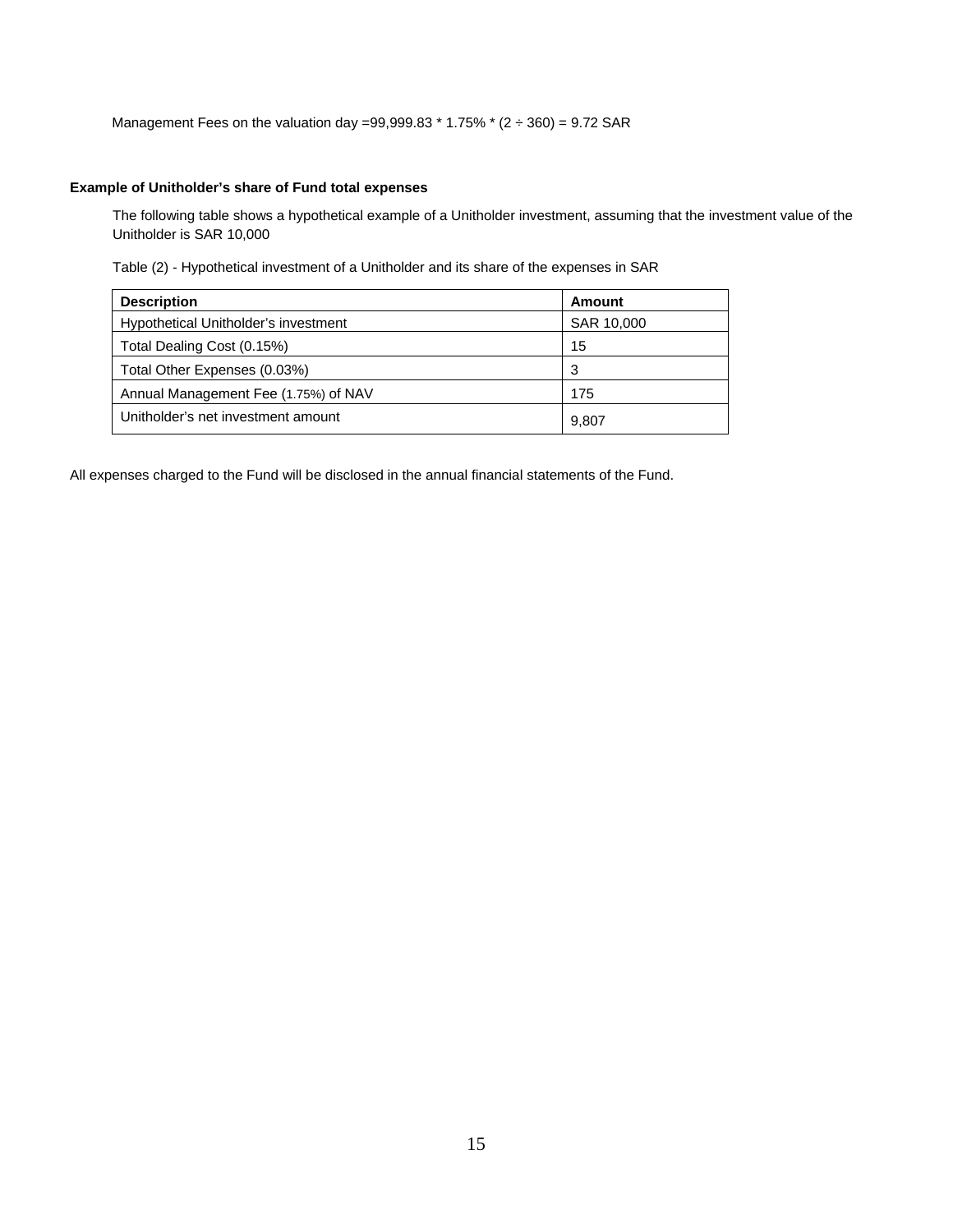## **APPENDIX 3:**

#### **Fund's Shariah Criteria Disclosure**

Shariah Principles

All Investments and Investment Strategies employed by the Manager must be in compliance with the Shariah Compliance guidelines issued by the Fund Shariah Committee, which are as follows:

Industrial and Operational Screens As per the Shariah Board, no investment may be made in any company, which is involved in any of the following:

- Non Shariah compliant Financial services, including banks, and insurance companies (except insurance companies approved by the board).
- Manufacturing, packaging, or distribution of alcohol or tobacco.
- Manufacturing, packaging, or distribution of pork products or alcohol or tobacco.
- Non Shariah compliant production of meat products.
- Operating gambling casinos, or manufacturing gambling machines or equipment.
- Operating movie theatres and cinema industry and Creating, publishing, or distributing pornography.
- Operating hotels and restaurants involved in any of the above prohibited industries Financial Ratio Screens

No investment may be made in any company in which:

- The book value of accounts receivables exceeds 49% of the market value of its shares.
- Outstanding total cash or time deposits exceed 33% of the market value of its shares.
- Outstanding conventional debts exceed 33% of the market value of its shares.
- Interest income or income from non-Shariah compliant source exceeds 5% of its revenues.

The calculation method of the company's market value and the income generated from non-Shariah-compliant sources will be made available to the Unit holders without any charges upon request made to the Fund Manager.

#### Purification Process

The Manager will determine the income generated from non-Shariah-compliant sources on a quarterly basis, and will pay the amount to a separate account to be spent to local charities.

#### Investment's Instruments

The following instruments or any derivatives thereof may not be held in the Fund:

- **•** Futures
- Forwards
- Preferred Stock
- Options
- Swaps
- Short Sales
- Any other instruments that involve the payment or receipt of interest.

The Fund may invest in Murabaha, Sukuk and trade transactions that are permitted by Shariah.

#### Periodic Review

The Fund will be reviewed on quarterly basis, and if it was found that any of the stocks failed to match with the Shariah Industry or Financial Ratio, the aforesaid stock will be dropped out of the fund. Within 90 days from the first date of unacceptability.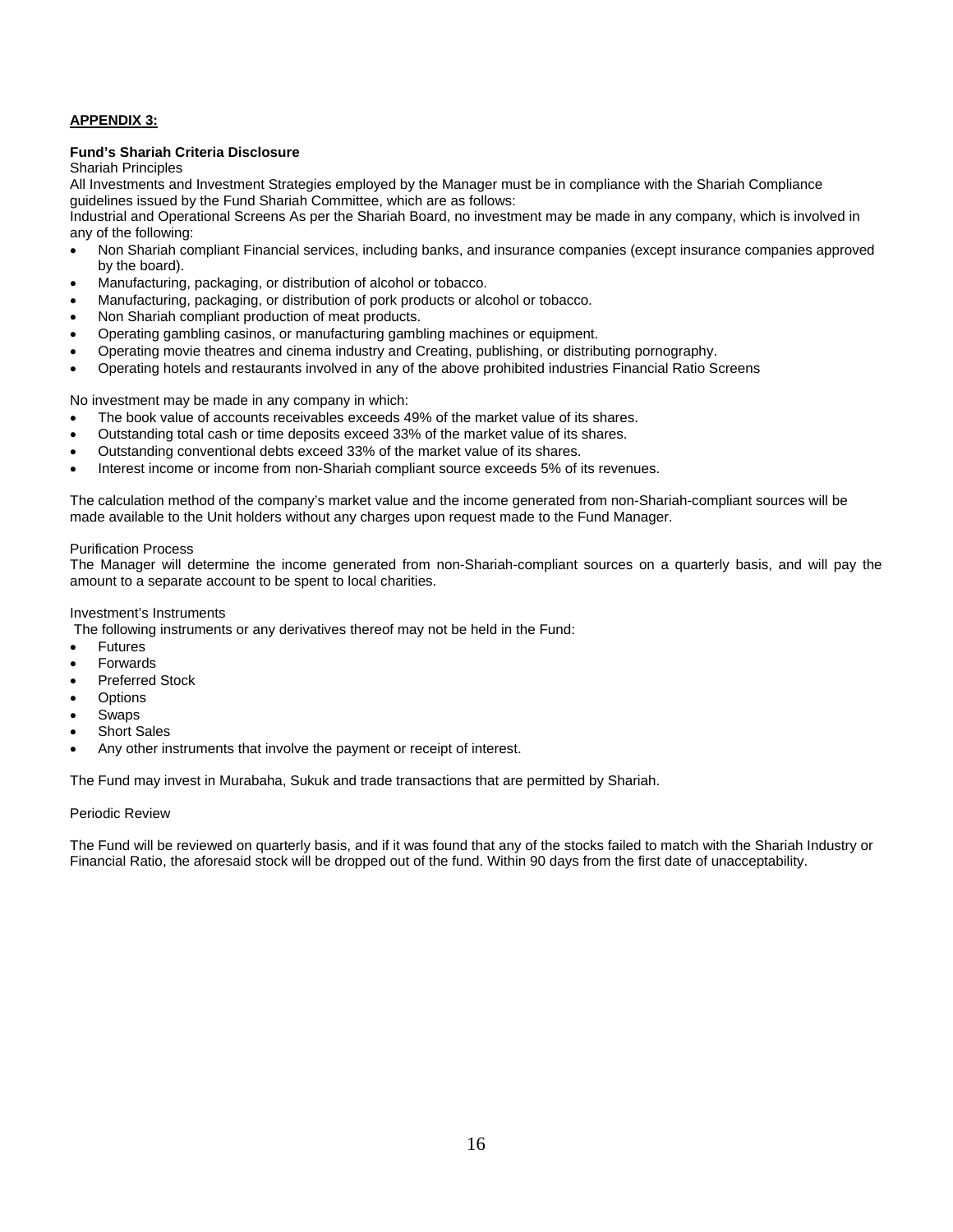## **APPENDIX 4:**

#### **Fund's Historical Performance**

| und Fenomiance compared to the benchmark up to December 2014 $\,$ |        |          |       |          |       |       |      |       |       |         |
|-------------------------------------------------------------------|--------|----------|-------|----------|-------|-------|------|-------|-------|---------|
| Particulars                                                       | 2005   | 2006     | 2007  | 2008     | 2009  | 2010  | 2011 | 2012  | 2013  | 2014    |
| Fund Return (%)                                                   | 112.28 | $-49.38$ | 43.61 | $-51.50$ | 33.63 | 16.57 | 1.97 | 5.29  | 31.34 | $-0.10$ |
| Benchmark (%)                                                     | 113.93 | $-55.63$ | 44.05 | $-56.68$ | 38.59 | 13.35 | 2.47 | 12.43 | 28.64 | $-4.74$ |





| Annual Fund Performance as of 31 December 2014 |  |
|------------------------------------------------|--|
|------------------------------------------------|--|

| Particulars                | 1 Year  | 3 Years | 5 Years | 10 Years |
|----------------------------|---------|---------|---------|----------|
| Annualized Fund Return (%) | $-0.10$ | 11.37   | 10.43   | 5.09     |
| Annualized Benchmark (%)   | $-4.74$ | 11.27   | 9.86    | 2.77     |

Past performance of the fund or the benchmark index does not guarantee future results.